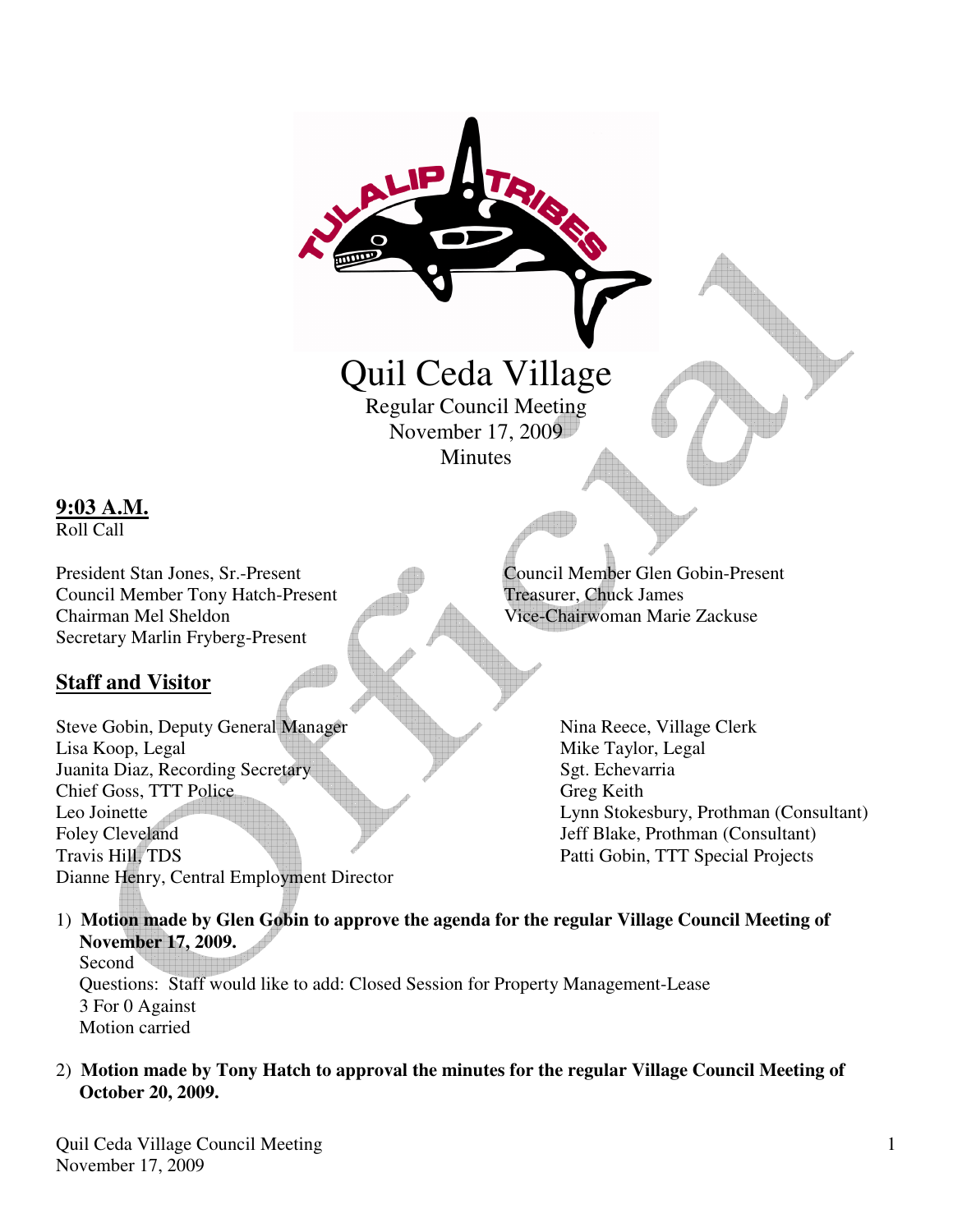Seconded **Ouestions**  3 For 0 Against Motion carried

### **Law Enforcement**

#### 3) Police Report

 Handout provided. Police department has added detectives to assist with car prowls in the Village. Since the detectives came on board the car prowl incidences have declined. Staff has created a traffic plan for black Friday which should minimize traffic congestion within Quil Ceda Village. TTT Police department has been monitoring the semi-trucks stopping in the Village. It has greatly reduced the number of truckers who are using the Village private spaces. The department would like to see a policy within the Village regarding overnight stays (truckers who sleep in their cabs). Some of the businesses allow it while others do not. Who would be responsible for creating a policy for truckers? The Village clerk has been researching policies used by other cities.

### **Administration**

4) Fire Agreement Services between Quil Ceda Village and Marysville Fire District 12. Handout

 Discussion: Nina Reece, Jeff Blake, Lynn Stokesbury, Tony Hatch, Nina Reece, Steve Gobin, Patti Gobin, Glen Gobin, Lisa Koop, Leo Joinette, Marlin Fryberg, Jr., Stan Jones, Sr.

 Staff has created a two tiered agreement for payment of fire and aid services within the Village as well as Preventative services such as inspections, education and new construction. The legal department created the Agreement which is in a "draft" form. The consultants would like guidance from the Village Council. The payment arrangements have also been included in the draft. This agreement is for Quil Ceda Village, a separate agreement will need to be created for other lands on the Reservation. What makes this agreement different from the existing contract? The consultants do not work for Fire District 12. The Prothman Company is here to assist the Village with exploring different payment options for the Tribe and Marysville Fire District 12. The consultants created options for the payment. Is there a standard rate? No, there is not a standard rate with the State. There are standard rates that are used if a fire district assists the State with a fire on open lands. The draft includes an estimate of cost comparisons for the different options of payment. Is there any other fire department that could offer services? The other two fire districts on or near the Reservation are volunteer stations. District 12 is staffed around the clock and can respond within minutes for fire and e.m.s. services. This could be the difference in life and death. The agreement would include the use of Community Impact funds for the gaming facilities. Why doesn't this include all three gaming properties. Again, this agreement is for services within the boundaries of Quil Ceda Village. The other other property could use the same funding source. The request for Community Impact funds will need approval from the Tulalip Board of Directors. There are concerns of multiple districts billing the Quil Ceda Creek Casino. Staff and the Board of Directors are meeting with Fire District 12 on services provided outside Quil Ceda Village. The agreement is based on a fee for service for the non-gaming properties. There are two different classifications for the agreement, gaming facilities and non-gaming facilities. The non-gaming properties have existing language that allows the Tribe to collect money to pay for these services and remit them to the District. The language in the new contract puts liability for services on the party providing the services. A resolution approved by the Tulalip Board of Directors would need to be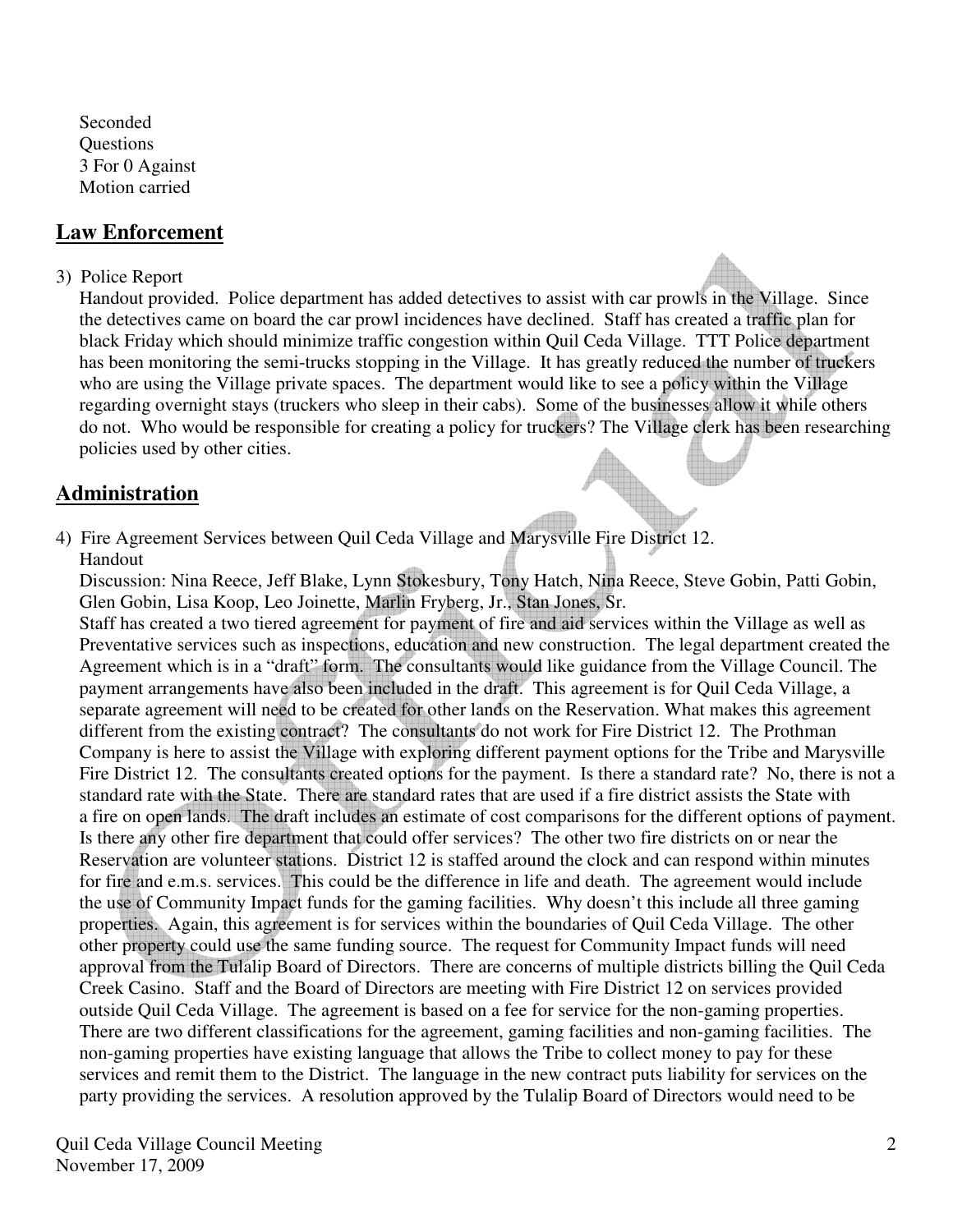in place before any payments could be taken from the Community Impact fund. Is the figure in the document covering the transports? The total levy does. The transport fee is for e.m.s. and fire only. Unimproved property is not included in the draft agreement. Transportation/mileage is not included. The leased properties already pay for the services. Quil Ceda Village will receive the funds instead of the Fire District and then the Village would remit to the District. The consultants would like feedback for the recommendations on the methodology of the agreement. The Community Impact monies were intended to to be used for these purposes. This will free up money spent from operations. An exact amount per calls for hourly services is needed. The agreement has language requesting the Fire District to get prior approval for all trainings with the Village. Statistics for Quil Ceda Creek have not yet been assessed. An assessment for the Resort has been researched. A lump sum would be paid annually for the gaming properties from the Impact Fund (with Board approval). The District would submit an annual report on statistics for services Provided each year. The non-gaming facilities would have a separate fee schedule. Do we have an MOU for the agreement? That is what the new agreement is for. The existing agreement is ten years old and was put in place before any development began. The language in the agreement states the sovereignty of the Tribe. It binds both parties to arbitration in our Tribal court. A dispute resolution would be a solution for arbitration within the agreement. The language for arbitration needs to be revised and reworded. Legal staff will create a table comparing the fees and services, what the tribe would like to pay, and what the Fire District is proposing for services offered. The current agreement has dispute resolution included in it. The Fire District expects there to be a change for dispute resolution. A final presentation will be provided by staff.

5) **Motion made by Tony Hatch approving Resolution No. 2009-027 authorizing the transfer of \$1,000,000 from the tax account to the Quil Ceda Village general fund to pay operating expenses through the end of 2009.** 

 Seconded Questions: Steve Gobin This is the operating fund for the end of the year expenses. 3 For 0 Against Motion carried

6) **Motion made by Glen Gobin to approve Resolution No. 2009-028 authorizing the transfer of \$767,256.40 from the tax account to the Tulalip Tribes for services performed by Tulalip Police Department on behalf of Quil Ceda Village from January to October 2009 per the MOA.**  Seconded<sup>1</sup>

 Questions: Steve Gobin This was approved in the 2009 budget. 3 For 0 Against Motion carried

7) **Motion made by Glen Gobin to approve Resolution No. 2009-029 amending the Quil Ceda Village Charter, ARTICLE VIII. CONTRACTS. Section Seven. Personal Interest. and replacing it with Tulalip Tribes Resolution Number 2009-149 Amending TTO 84, Section VI, & TTO 92, Section 4 Adding Contracts & Grants Conflict of Interest Policy and Replacing: "Tulalip employee" with "Village employee" and "Board of Directors" with "Village Council" and "Tulalip Tribes with Quil Ceda Village".** Seconded

Quil Ceda Village Council Meeting November 17, 2009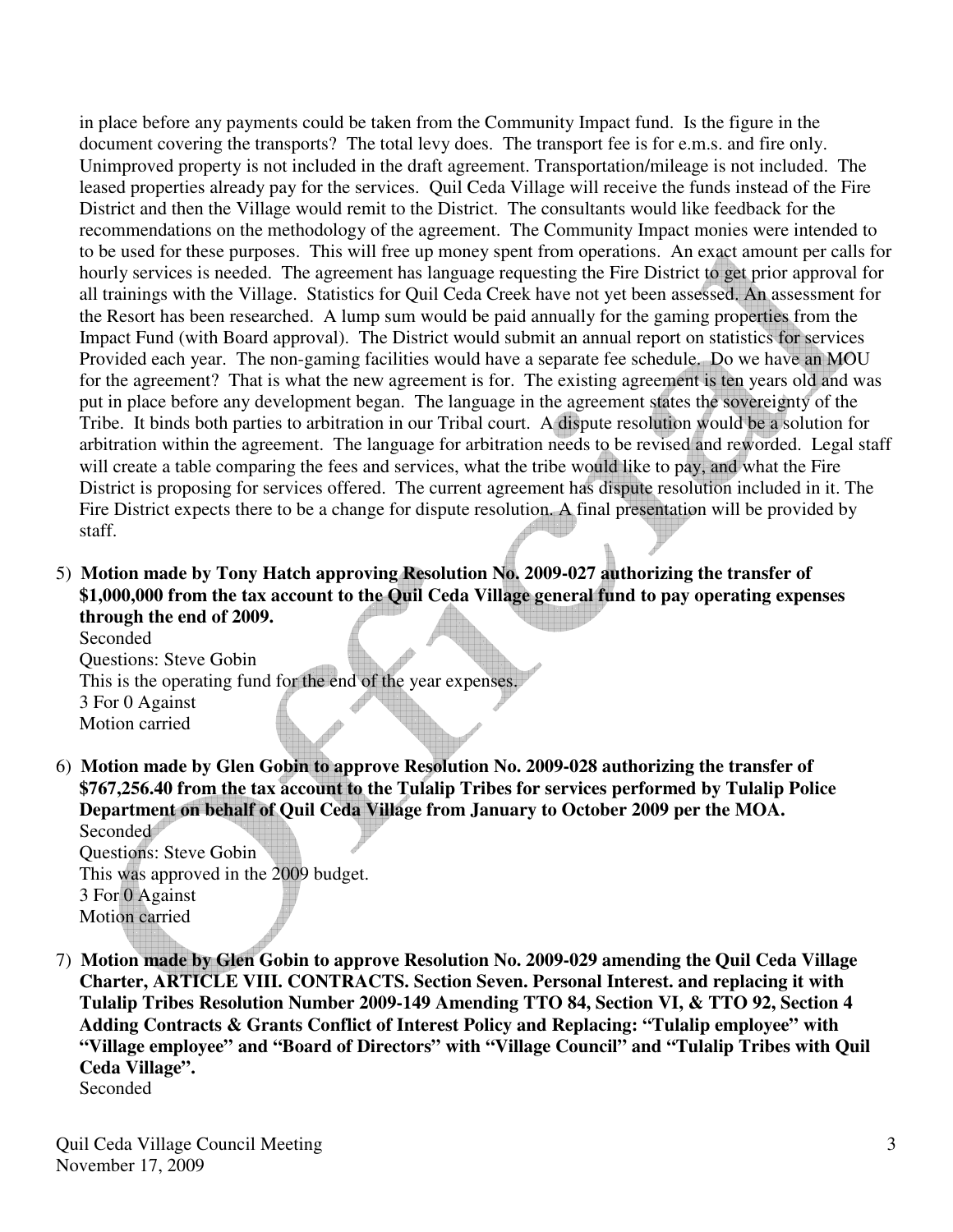Questions: Steve Gobin, Nina Reece, Tony Hatch, Marlin Fryberg, Jr.,

 Staff has created the resolution revising the wording. This Resolution was adopted by the Tulalip Board of Directors. Does it cover the bidding process? Yes. Council would like to thank staff for bringing this Forward. It will now be brought to the Board of Directors to amend the Village Charter. 3 For0 Against Motion carried

## **Travel Report & Contracts under \$50K**

- 8) FYI-Travel Report
- 9) FYI -Contracts under \$50K signed by GM
	- i.) The Seattle Times Online advertising agreement
	- ii.) Lawton Publications Book cover advertising agreement
	- iii.) Tatum Project Work Agreement

# **Budget Report**

- 10) Administration & Tax Revenue Report attached
- 11) Construction & Economic Development Report attached
- 12) Engineering Services Report attached
- 13) Events & Entertainment Report attached
- 14) Finance No Report
- 15) Government Affairs No Report
- 16) Human Resources Report attached
- 17) Maintenance No Report
- 18) Property Management No Report
- 19) Tulalip Smoke Shop Report attached
- 20) Quil Ceda Smoke Shop Report attached
- 21) Tulalip Data Services & Broadband Report attached
- 22) Tulalip Pharmacy No Report
- 23) Utilities & Environmental Services No Report

Closed Session 10:40 a.m. Open Session 11:45 a.m.

24) **Motion made by Tony Hatch to make changes to Tom Gobin's job description that he will get a Two-step increase upon completion of Tier four and a favorable performance evaluation and award him a two-step increase for his Class III.** 

Seconded

 Questions: This is to get him current with the other Utility as his job description did not keep up with the Changes.

 2 for 0 Against 1 Abstained (Glen Gobin left room during discussion due to relationship-Tom is his brother).

Motion carried